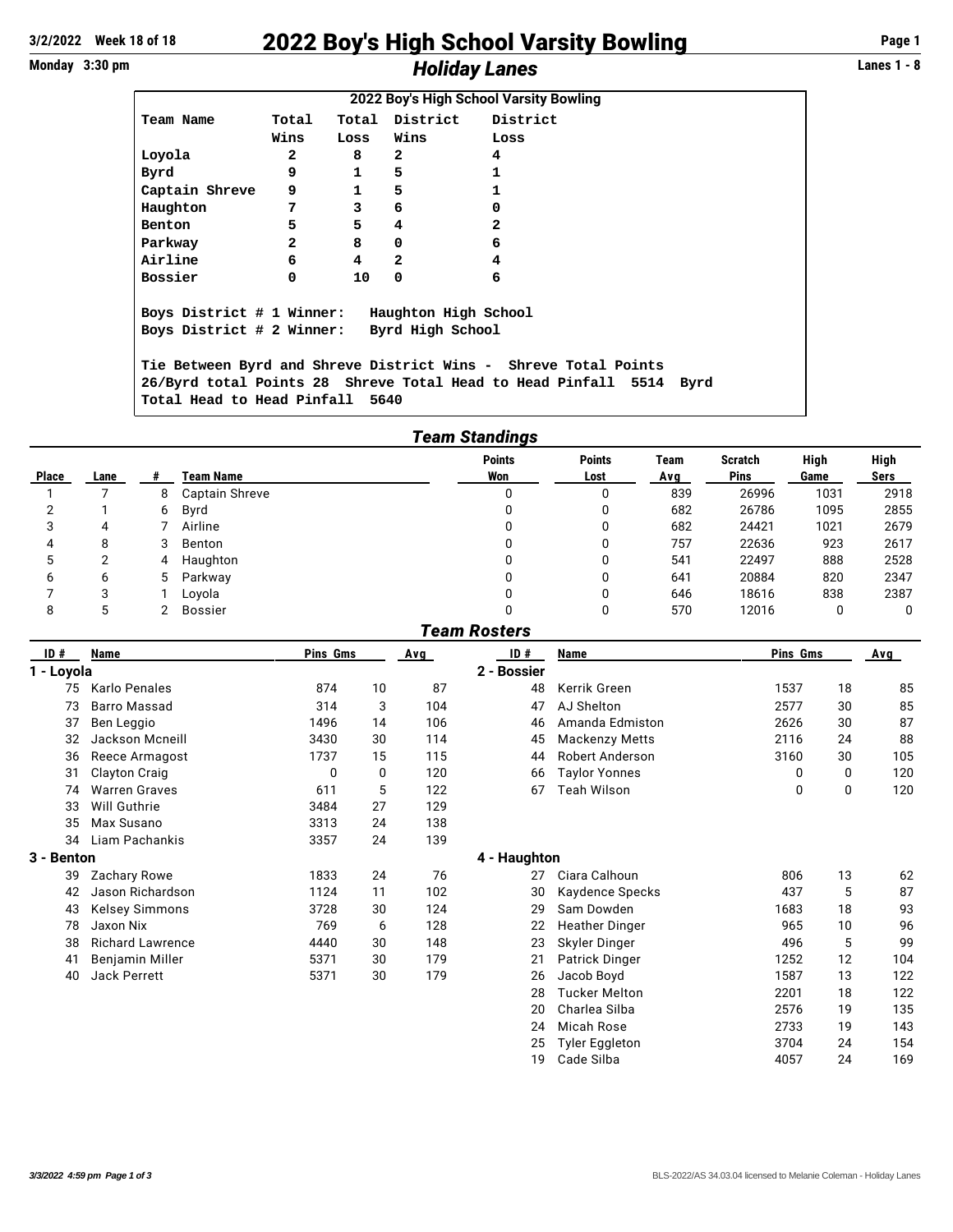| 3/2/2022    | <b>Week 18 of 18</b> |      |    |     | Page 2             |                         |          |                |     |  |
|-------------|----------------------|------|----|-----|--------------------|-------------------------|----------|----------------|-----|--|
| ID#         | Name                 |      |    | Avg | ID#                | Name                    | Pins Gms |                | Avg |  |
| 5 - Parkway |                      |      |    |     | 6 - Byrd           |                         |          |                |     |  |
| 49          | <b>Martin Ballew</b> | 921  | 12 | 76  | 3                  | Aidan Green             | 195      | $\overline{2}$ | 97  |  |
| 56          | William Welch        | 1856 | 18 | 103 |                    | Jacob Frederick         | 311      | 3              | 103 |  |
| 53          | Reagan Posey         | 1095 | 10 | 109 | 10                 | <b>Charles Martin</b>   | 214      | $\overline{2}$ | 107 |  |
| 55          | Sarah Sinkule        | 2542 | 23 | 110 | 9                  | Josh Johnson            | 701      | 6              | 116 |  |
| 51          | Brayden Haddock      | 2821 | 24 | 117 | 70                 | <b>Colton Miller</b>    | 1421     | 11             | 129 |  |
| 72          | Josh Cherry          | 2646 | 21 | 126 | 4                  | Sirliek Green           | 782      | 6              | 130 |  |
| 50          | Devyn Fulghum        | 2536 | 20 | 126 | 69                 | Josh Nguyen             | 2506     | 19             | 131 |  |
| 54          | Zachary Posey        | 3421 | 26 | 131 |                    | Micah Heflin            | 2669     | 20             | 133 |  |
| 52          | Anna Grace Hollis    | 3046 | 23 | 132 | 68                 | <b>Conner Miller</b>    | 3535     | 26             | 135 |  |
|             |                      |      |    |     | 71                 | Ashton Taylor           | 3779     | 25             | 151 |  |
|             |                      |      |    |     | 5                  | Nick Griffin            | 5279     | 30             | 175 |  |
|             |                      |      |    |     | 8                  | <b>Caden Hutchinson</b> | 4913     | 27             | 181 |  |
| 7 - Airline |                      |      |    |     | 8 - Captain Shreve |                         |          |                |     |  |
| 16          | Daniel Johnson       | 363  | 4  | 90  | 57                 | Jackson Corbett         | 0        | 0              | 120 |  |
| 18          | <b>Taylor Dupree</b> | 935  | 9  | 103 | 63                 | Kingston Sumlin         | 3393     | 25             | 135 |  |
| 14          | <b>Tanay Patel</b>   | 2197 | 21 | 104 | 61                 | Jonathan Johnson        | 3132     | 22             | 142 |  |
| 13          | Logan Larson         | 3301 | 27 | 122 | 58                 | Cameron "Cam" Dent      | 3897     | 27             | 144 |  |
| 12          | Peyton Moore         | 3243 | 26 | 124 | 65                 | Zachary Washington      | 3481     | 24             | 145 |  |
| 15          | Peyton Metzger       | 4170 | 30 | 139 | 62                 | Hamzah Musa             | 3829     | 25             | 153 |  |
| 17          | Price Metzger        | 4629 | 30 | 154 | 59                 | Malik Hasan             | 4655     | 29             | 160 |  |
| 11          | Chris Kouba          | 5583 | 30 | 186 | 64                 | <b>Clifton Walker</b>   | 4437     | 27             | 164 |  |
|             |                      |      |    |     | 60                 | Dakota Johnson          | 172      | 1              | 172 |  |

## *Average List of All Members of This League*

|                              |                         |          |              |     | <b>High</b> | High        |       |     |     |                                                                  |
|------------------------------|-------------------------|----------|--------------|-----|-------------|-------------|-------|-----|-----|------------------------------------------------------------------|
|                              | Name                    | Pins Gms |              | Avg | Game        | <b>Sers</b> | $-1-$ | -2- | -3- | Total                                                            |
|                              | Chris Kouba             | 5583     | 30           | 186 | 238         | 622         |       |     |     | $\mathbf 0$                                                      |
|                              | Caden Hutchinson        | 4913     | 27           | 181 | 266         | 651         | 177   | 189 | 171 | 537                                                              |
|                              | <b>Jack Perrett</b>     | 5371     | 30           | 179 | 256         | 661         |       |     |     | 0                                                                |
|                              | Benjamin Miller         | 5371     | 30           | 179 | 225         | 618         |       |     |     | $\mathbf 0$                                                      |
|                              | Nick Griffin            | 5279     | 30           | 175 | 267         | 610         | 155   | 267 | 157 | 579                                                              |
|                              | Dakota Johnson          | 172      | $\mathbf{1}$ | 172 | 172         | 172         |       |     |     | 0                                                                |
|                              | Cade Silba              | 4057     | 24           | 169 | 217         | 564         |       |     |     | 0                                                                |
|                              | <b>Clifton Walker</b>   | 4437     | 27           | 164 | 218         | 537         |       |     |     | 0                                                                |
|                              | Malik Hasan             | 4655     | 29           | 160 | 233         | 571         |       |     |     | 0                                                                |
|                              | <b>Tyler Eggleton</b>   | 3704     | 24           | 154 | 191         | 499         |       |     |     | 0                                                                |
|                              | <b>Price Metzger</b>    | 4629     | 30           | 154 | 204         | 560         |       |     |     | 0                                                                |
|                              | Hamzah Musa             | 3829     | 25           | 153 | 212         | 519         |       |     |     | $\mathbf 0$                                                      |
|                              | <b>Ashton Taylor</b>    | 3779     | 25           | 151 | 210         | 563         |       |     |     | 0                                                                |
|                              | <b>Richard Lawrence</b> | 4440     | 30           | 148 | 196         | 502         |       |     |     | 0                                                                |
|                              | Zachary Washington      | 3481     | 24           | 145 | 182         | 493         |       |     |     | 0                                                                |
|                              | Cameron "Cam" Dent      | 3897     | 27           | 144 | 226         | 500         |       |     |     | 0                                                                |
|                              | Micah Rose              | 2733     | 19           | 143 | 178         | 469         |       |     |     | 0                                                                |
|                              | Jonathan Johnson        | 3132     | 22           | 142 | 199         | 513         |       |     |     | 0                                                                |
|                              | Liam Pachankis          | 3357     | 24           | 139 | 210         | 537         |       |     |     | 0                                                                |
|                              | Peyton Metzger          | 4170     | 30           | 139 | 188         | 520         |       |     |     | 0                                                                |
|                              | Max Susano              | 3313     | 24           | 138 | 190         | 484         |       |     |     | $\mathbf 0$                                                      |
|                              | <b>Conner Miller</b>    | 3535     | 26           | 135 | 178         | 441         | 151   | 138 | 103 | 392                                                              |
|                              | Kingston Sumlin         | 3393     | 25           | 135 | 178         | 466         |       |     |     | 0                                                                |
|                              | Charlea Silba           | 2576     | 19           | 135 | 167         | 497         |       |     |     | 0                                                                |
|                              | <b>Micah Heflin</b>     | 2669     | 20           | 133 | 182         | 441         | 122   |     | 149 | 271                                                              |
|                              | Anna Grace Hollis       | 3046     | 23           | 132 | 164         | 431         | 137   | 121 | 146 | 404                                                              |
|                              | Josh Nguyen             | 2506     | 19           | 131 | 197         | 480         | 168   | 115 |     | 283                                                              |
|                              | Zachary Posey           | 3421     | 26           | 131 | 188         | 464         | 128   | 149 | 129 | 406                                                              |
|                              | Sirliek Green           | 782      | 6            | 130 | 168         | 401         | 163   | 138 | 100 | 401                                                              |
|                              | <b>Colton Miller</b>    | 1421     | 11           | 129 | 174         | 357         |       | 151 | 174 | 325                                                              |
|                              | Will Guthrie            | 3484     | 27           | 129 | 170         | 459         |       |     |     | 0                                                                |
|                              | Jaxon Nix               | 769      | 6            | 128 | 167         | 423         |       |     |     | $\mathbf 0$                                                      |
|                              | Devyn Fulghum           | 2536     | 20           | 126 | 165         | 431         | 134   |     | 134 | 268                                                              |
|                              | Josh Cherry             | 2646     | 21           | 126 | 165         | 436         | 118   | 125 | 102 | 345                                                              |
|                              | Peyton Moore            | 3243     | 26           | 124 | 196         | 456         |       |     |     | 0                                                                |
|                              | <b>Kelsey Simmons</b>   | 3728     | 30           | 124 | 166         | 437         |       |     |     | 0                                                                |
|                              | <b>Tucker Melton</b>    | 2201     | 18           | 122 | 167         | 411         |       |     |     | 0                                                                |
|                              | Logan Larson            | 3301     | 27           | 122 | 147         | 400         |       |     |     | 0                                                                |
|                              | <b>Warren Graves</b>    | 611      | 5            | 122 | 159         | 317         |       |     |     | 0                                                                |
| 3/3/2022 4:59 pm Page 2 of 3 |                         |          |              |     |             |             |       |     |     | BLS-2022/AS 34.03.04 licensed to Melanie Coleman - Holiday Lanes |